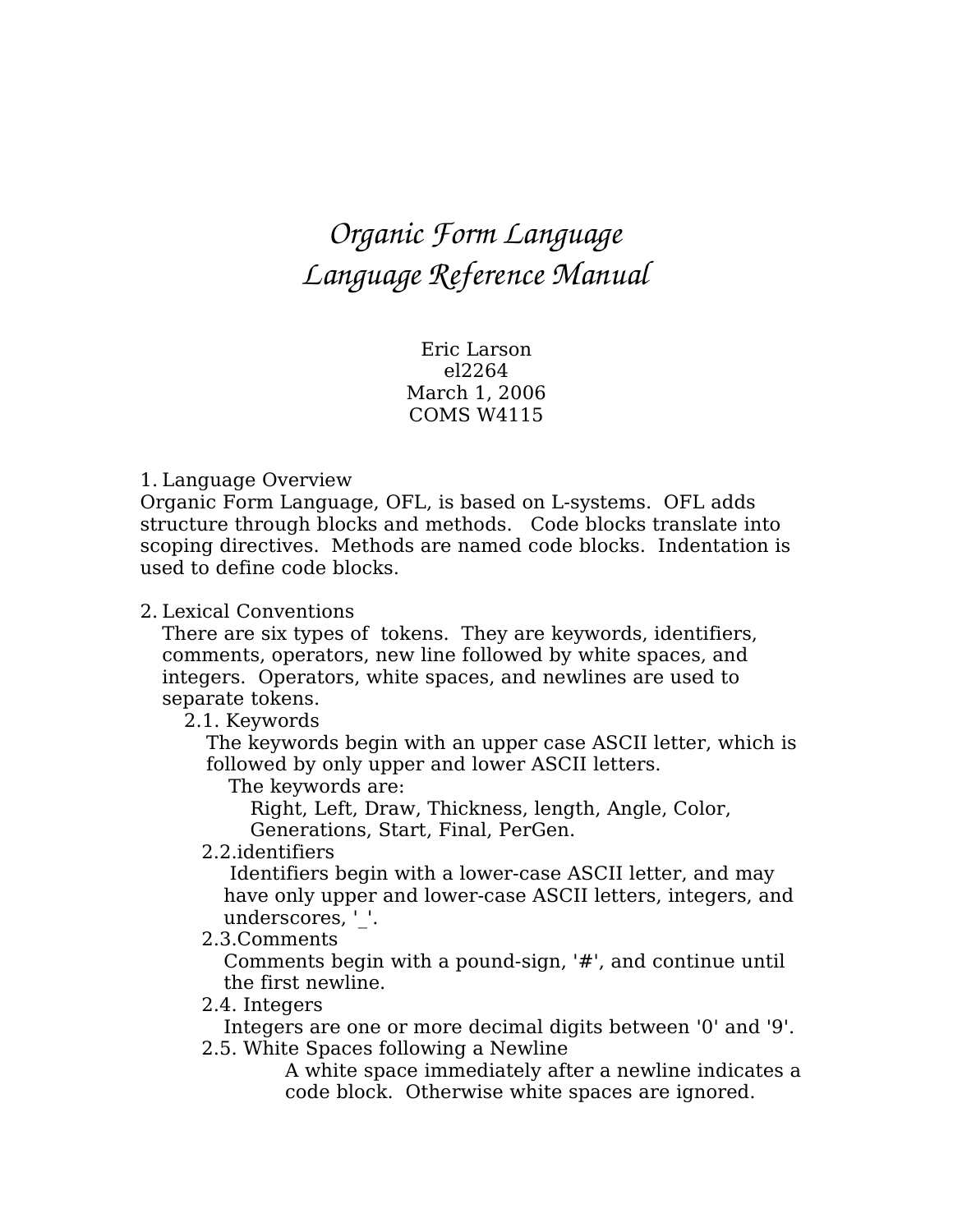# 2.6. Operators

Non-letter ASCII symbols are used as operators. They are one character long.

They are:

':','=','-','+'

3. Semantics

3.1 Indentation

Like Python, indentation defines code blocks. Only code blocks are indented. Initialization of environment members,3.2.1.2, and Generations,3.2.2.2, always begin on a new line and are not indented. Any method declaration will not be indented, and will immediately precede one code block.

Indentation expresses scoping within code blocks. Each instruction inherits the environment from the last instruction that is more shallowly indented. The execution environment is not effected by those instructions more deeply indented. Only an instruction which is more shallowly indented than the immediately subsequent instruction will have any effect on the execution environment of another instruction.

For example, here are a series of commands in OFL. Let underscore, ' ', represent white space.



In this case, a1 will not effect c3 because b2 is not more deeply indented. The only execution environment being modified is c1 because it will inherit b1's environment, and any changes to the environment caused by b1.

## 3.2. Keywords

A keyword is a directive, environment member, or a flow control statement.

3.2.1Directives and Environment Members

Both directive and environment members change the runtime environment of an OFL program, but directives also direct the display program.

## 3.2.1.1.Directives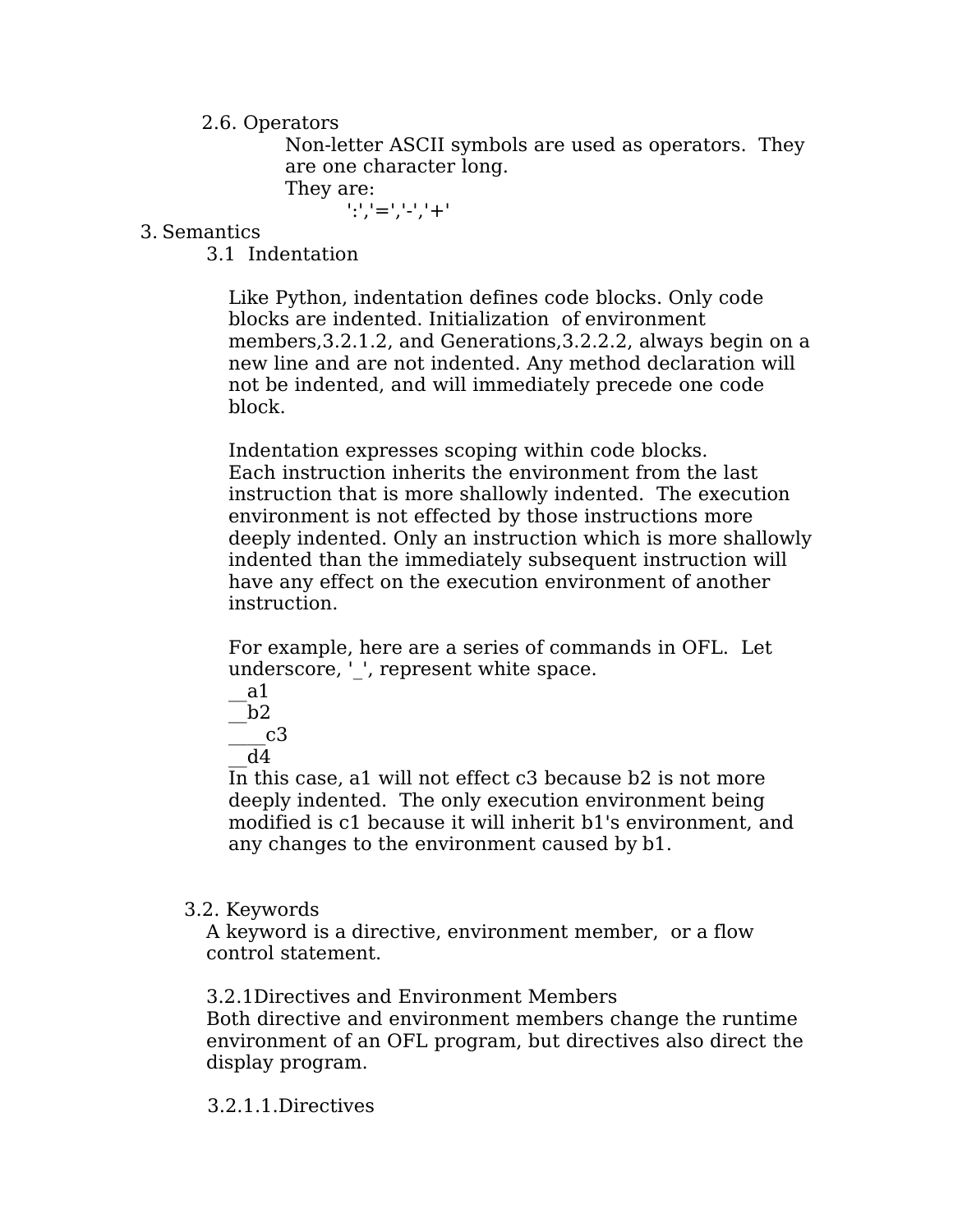Directives either rotate the direction in which future drawing is done, or direct the display program to draw.

They do not take a value, so they only can share a line with comments and white spaces.

3.2.1.1.1Turning Commands Right and Left rotates the direction of drawing clockwise or counter clockwise by the value of Angle, 3.2.1.2.4. 3.2.1.1.1.1.Right Turns direction of drawing clockwise. 3.2.1.1.1.2. Left Turns direction of drawing counter-clockwise. 3.2.1.1.1.3. Draw Directs the display program to create a visible mark of Length, 3.2.1.2.2, long from the current position in the direction of drawing with a width of Thickness,3.2.1.2.1, pixels in of the Color,3.2.1.2.3 . This is the only means in OFL

to paint on the screen.

3.2.1.2. Environment Members Environment members only change the state of the runtime of an OFL program.

They always take an integer value, so they are always followed by an equals sign, '=', and either an integer or a plus or minus sign, '-', '+'.

3.2.1.2.1. Thickness

The value of Thickness dictates the thickness of lines painted when Draw is called.

3.2.1.2.2. Length

The value of length dictates the length of a line painted when Draw is called.

3.2.1.2.3. Color

The value of Color dictates the color of a line painted when Draw is called.

3.2.1.2.4 Angle

The value of Angle dictates how much direction of drawing is changed when Right or Left is called.

3.2.2.Flow Control Statements

Flow control is based around the concept of a generation in recursive calls. A generation is a unit of growth of the drawn form. Methods may be declared to be "per generation",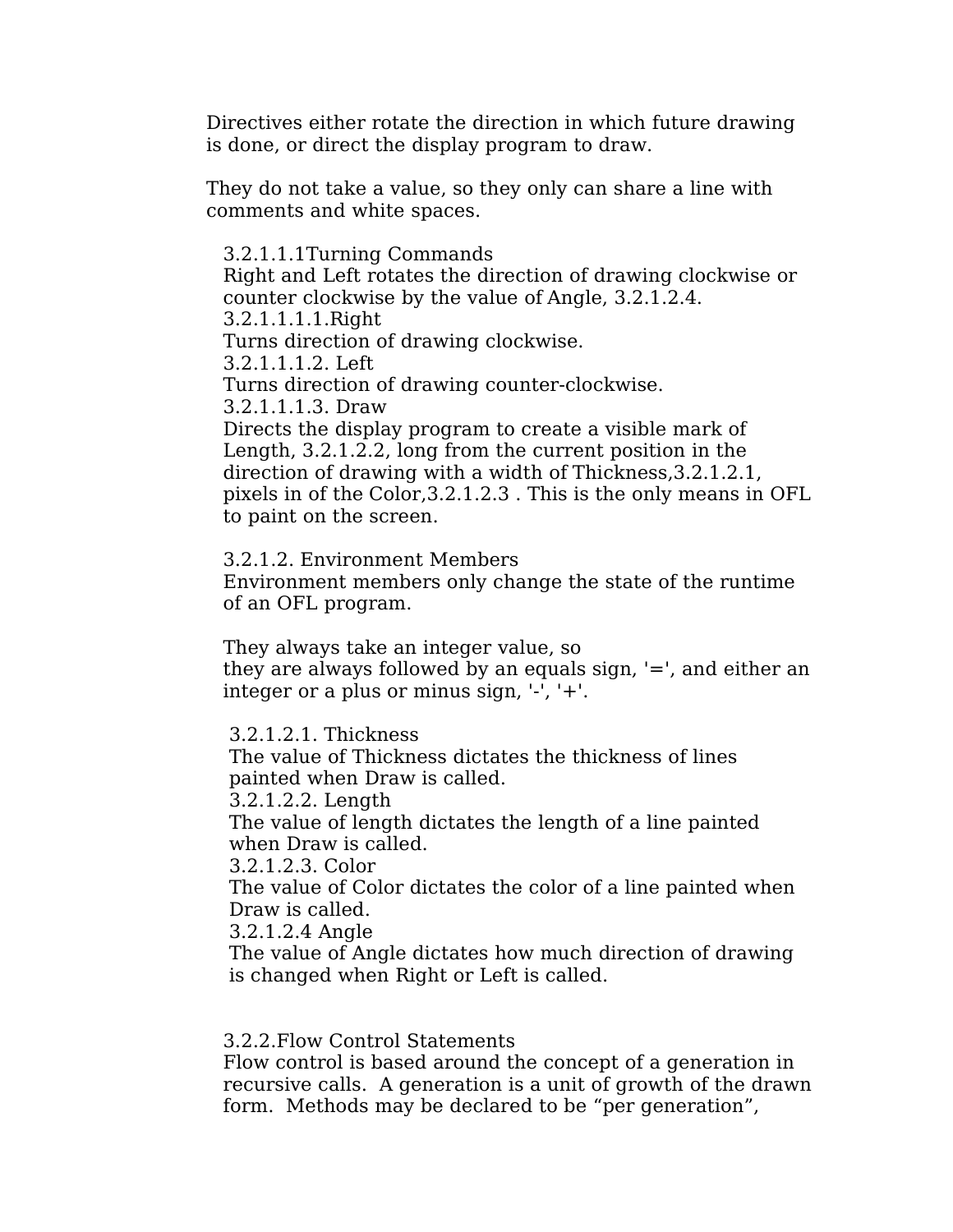which tells the system that they may only be invoked once for each generation in each call path.

For example, if "twig" is a per generation method and recursively calls itself twice, and is called by "branch" twice, twig will execute twice during the first generation, then four times the second generation, then eight times during the third generation. If twig is not per generation, then it will run indefinitely.

#### 3.2.2.1. PerGen

PerGen is a modifer in the declaration of a method indicating that the method should only be invoked once in any call path per generation.

This never takes a value, but is only used as a modifier for a method declaration, so it only appears after white space following an method identifier, but before the method identifier's colon. For example, " $\mathbf{m}$  method PerGen: $\mathbf{m}$ "

## 3.2.2.2.Generation

Sets the total number of times PerGen methods will be invoked in each call path. This always takes an integer value, so it is followed by an equals sign  $'$ =' and an integer. It is only set once in any program, and it is always on its own line with no preceding spaces but may have trailing white spaces and comments before the subsequent newline.

#### 3.2.2.3. Start

The value of Start is the first method call made during the start of any run of the OFL program.

This always takes an identifier value, so it is followed by an equals sign ':' and an identifier. It is only set once in any program, and it is always on its own line with no preceding spaces but may have trailing white spaces and comments before the subsequent newline.

#### 3.2.2.4. Final

Final is an optional control statement in a method. It is the alternative value of the method during the final generation. It is similar to an identifier definition in that it has a declaration line followed by a code block which is more deeply indented than the declaration. It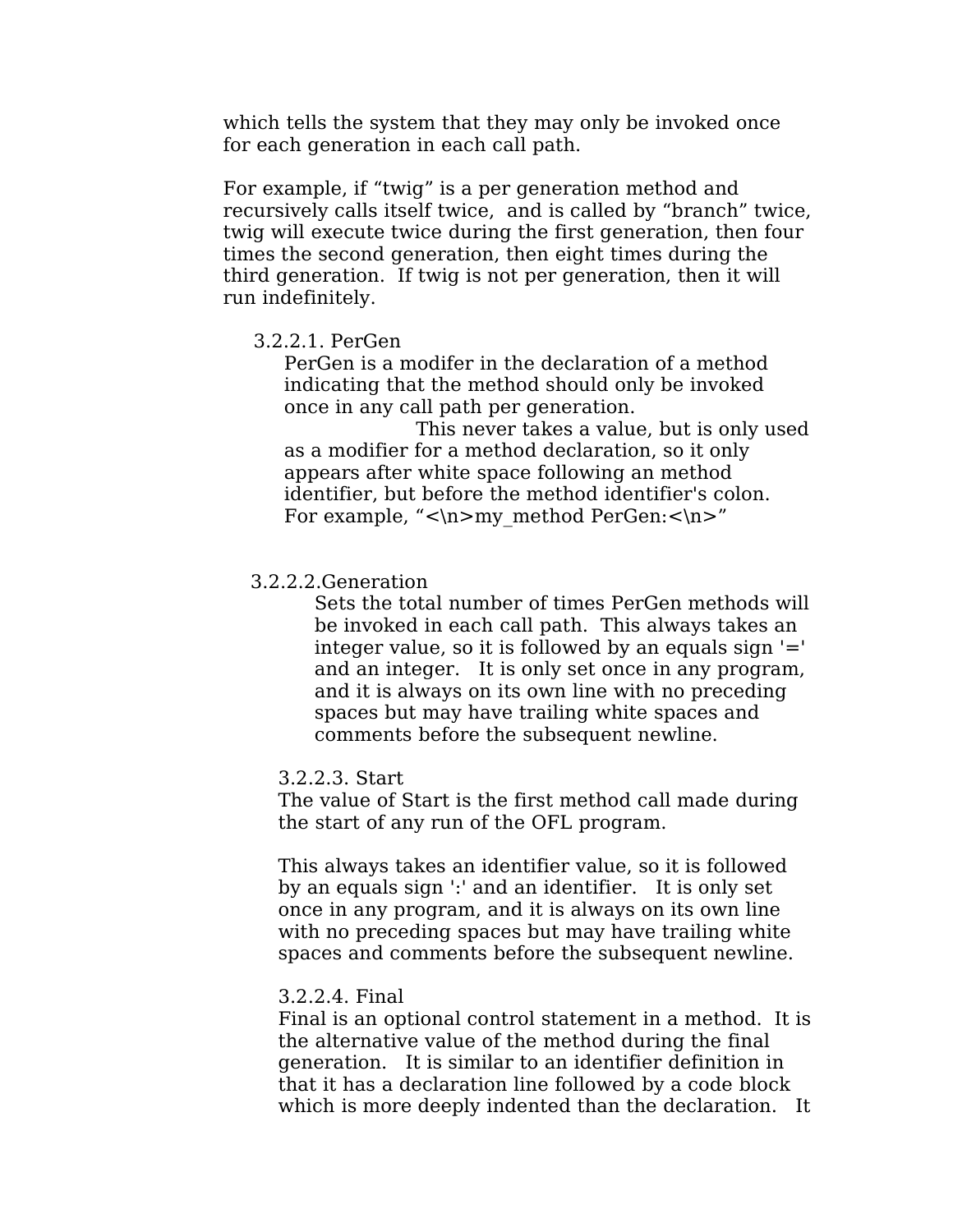is different in that the declaration line is indented. The Final statement begins with the string "Final" followed immediately by a colon. Except for a comment and trailing spaces, the declaration line must otherwise be empty. The Final definition ends at the first line following the declaration with indentation equal or more shallow than that of the declaration line.

# 3.3. Identifiers

An identifier names a user defined method.

3.3.1.Identifier Definition

The Identifier definition is an identifier declaration line followed by a code block.

3.3.2.Identifier Declaration

An identifier declaration names the method and includes any modifiers. The identifier must be unique.

The identifier is followed by a modifier and colon, or just a colon. Following the colon could be either a comment or a newline.

3.3.3. Identifier Method Block

A method block contains only indented lines. Only method blocks contain indented lines.

- 3.4.Operators
- 3.4.1.Assignment Operators

The assignment operators give a value to a keyword or identifier, which are the "lvalue".

An equals sign is used if, and only if, an integer value being set.

# 3.4.1.1. Colon

Colons set the lvalue to code block.

A colon may possibly have a modifier between it and the lvalue. A colon is the end of a statement on a line, so it is only followed by white space or a comment before the newline.

3.4.1.2 Numeric Assignment

Numerical assignment maybe abbreviated by using an increment or decrement value instead of an integer.

3.4.1.2.1 Equals

An equals sign is required to set an lvalue to an integer. It sits between an lvalue, and either an integer value or a minus or plus sign.

3.4.1.2.2 Minus

Minus may be used instead of a integer in a numeric assignment to indicate decrement by one the value of lvalue.